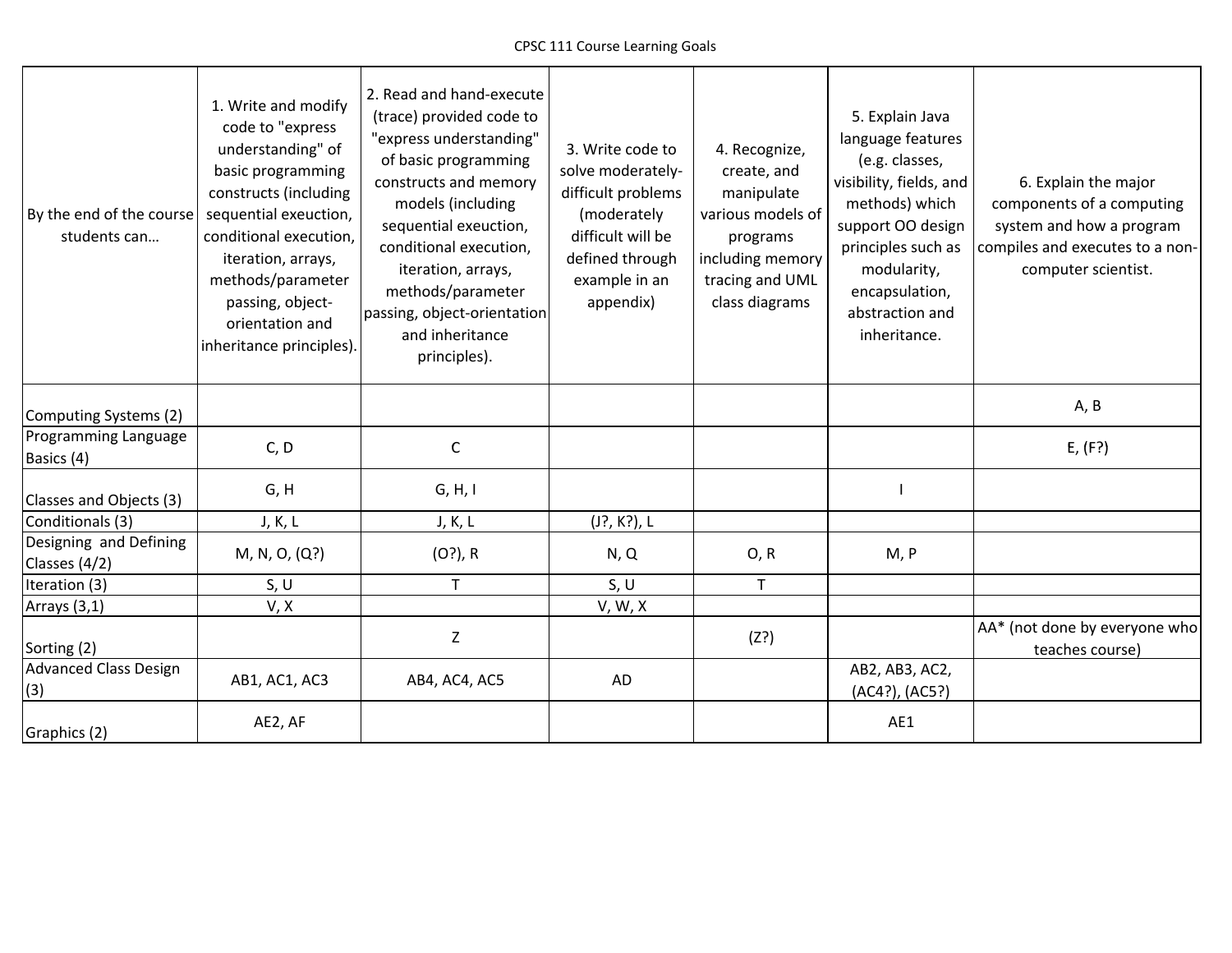| <b>Topic</b>                         | ID              | Assessed in?    | Goals                                                                                                                                                                                  |
|--------------------------------------|-----------------|-----------------|----------------------------------------------------------------------------------------------------------------------------------------------------------------------------------------|
|                                      |                 |                 | Students can                                                                                                                                                                           |
| Computing                            | A               | M1              | define and give real world examples of key components of the computer (input, output, processor, memory).                                                                              |
| Systems (2)                          | B               |                 | can distinguish and describe how layers of abstraction are supported in computing problem solving through algorithms, programming languages, assembly, and computer<br>hardware.       |
| Programming                          | C               | M1, M2, F, L, A | apply with basic competence simple programming constructs such as sequential execution, variable typing and declaration, naming, algebraic operations, operation                       |
| Language Basics                      |                 |                 | precedence.                                                                                                                                                                            |
| (4)                                  | D               | M1, M2, F, L, A | create programs which translate explicit English problem statements (an algorithm) into short series of sequential Java instructions.                                                  |
|                                      |                 |                 | describe the multiple ways in which a natural language paragraph can be interpreted and contrast to the single way an algorithm can be interpreted.                                    |
|                                      |                 |                 | explain why a particular numeric type can only represent numbers in a particular range.                                                                                                |
| Classes and                          | G               | M1, M2, F       | define the relationship between classes and objects.                                                                                                                                   |
| Objects (3)                          | H               | M1, M2, F, L, A | read and write code utilizing the API of key Java classes (e.g. String, Scanner).                                                                                                      |
|                                      |                 |                 | explain how control flow and data pass on a method call.                                                                                                                               |
|                                      |                 |                 | identify specific standard methods like accessors and mutators and describe why these operations are needed for non-primitive data types.                                              |
| Conditionals (3)                     |                 | M2, F, L, A     | hand-trace and create programs which use if-statement conditionals to model behavior of input-driven programs.                                                                         |
|                                      |                 | M2, F, L, A     | utilize Boolean expressions, relational, and logical operators to control conditional execution.                                                                                       |
|                                      |                 | M2, F, L, A     | utilize block statements, short-circuit evaluation(?), and nested ifs to create code to solve problems in Java.                                                                        |
| Designing and                        | M               | M1, M2, F, L, A | create a simple class (with instance variables, accessors and setters) utilizing basic components of OO design (including encapsulation, visibility modifiers, and overloading) to     |
| <b>Defining Classes</b>              |                 |                 | model a real world entity (including it's actions and state).                                                                                                                          |
| (4/2)                                | N               | M2, F, L, A     | use that class in a simple program.                                                                                                                                                    |
|                                      | O               | M2, F,          | apply their understanding of references and objects by writing standard constructors and drawing diagrams of memory after an object is constructed.                                    |
|                                      |                 |                 | explain how encapsulation (as implemented with visibility modifiers) supports data integrity and good interface design.                                                                |
|                                      | Q               | M2, F, L, A     | apply with more expert competence simple programming constructs such as sequential execution, variable typing and declaration, naming, algebraic operations, operation<br>precedence.  |
|                                      | $\mathsf R$     |                 | describe how reference objects differ from primitive variables and describe problem solving scenarios which are best supported by each.                                                |
| Iteration (3)                        |                 | M2, F, L, A     | solve problems by creating code where repeated actions are controlled with looping structures (for and while loops).                                                                   |
|                                      |                 | M2, F, L, A     | identify and debug a loop that never stops (an infinite loop).                                                                                                                         |
|                                      | U               | M2, F, L, A     | solve problems which requires a loop within a loop where the inner loop iteration does not depend on the outer loop iterator (e.g. to draw a rectangle of stars).                      |
|                                      |                 |                 | solve problems which requires a loop within a loop where the inner loop iteration does depend on the outer loop iterator (e.g. to draw a triangle of stars).                           |
| Arrays (3)                           | v               | M2, F, L, A     | solve problems with collections of same-type data using arrays (including primitive type collections (e.g a collection of class grades) and collections of objects (e.g. a collection  |
|                                      |                 |                 | of String names or a deck of cards).                                                                                                                                                   |
|                                      | W               | M2, F, L, A     | apply with more expert competence branching, looping, and nested loops through practice solving problems using arrays and 2-D arrays.                                                  |
|                                      |                 | M2, F, L, A     | solve problems by creating code which require the creation and use of 2-D arrays (e.g. graphics and averaging scores of students and other data that can be stored in matrix<br>form). |
| Sorting (2)                          |                 |                 | identify a simple sorting algorithm.                                                                                                                                                   |
|                                      | AA              |                 | explain that a simple sorting algorithm can be analyzed through simple techniques such as comparison counting and that different sorting algorithms can have different                 |
|                                      |                 |                 | execution time costs and that the number of elements sorted is important in making these analyses.                                                                                     |
| <b>Advanced Class</b><br>Design (10) |                 | AB1 M2, F, L, A | create codes which require the use of advanced class syntax and semantics including static methods and variables, scoping, primitive and non-primitive parameter passing.              |
|                                      | AB <sub>2</sub> |                 | explain the difference between static and non-static fields and give an example of when each should be used.                                                                           |
|                                      | AB3             |                 | explain the difference between static and non-static methods and give an example of when each should be used.                                                                          |
|                                      | AB4             |                 | given a piece of code, identify the scope of a variable (locals, class-level, or global).                                                                                              |
|                                      |                 | AC1 $F, L, (A)$ | create codes which require the use of advanced OO concepts such as inheritance, class hierarchy, and polymorphism.                                                                     |
|                                      | AC <sub>2</sub> |                 | explain how inheritance is a form of code re-use that can be valuable in large systems.                                                                                                |
|                                      | AC3             |                 | given a parent class and a specification for a subclass, implement the subclass, including method overriding, calls to the super class constructor and calls to the super class's      |
|                                      |                 |                 | version of the overwritten method.                                                                                                                                                     |
|                                      | AC4             |                 | explain what happens when polymorphic assignment happens.                                                                                                                              |
|                                      | AC5             |                 | explain what happens when a polymorphic method call is made.                                                                                                                           |
|                                      | AD              | F, L, (A)       | apply with more expert competence class design and usage through practice with programs implementing inheritance, class hierarchy and polymorphism.                                    |
| Graphics (3)                         | AE1             |                 | explain how graphics applications use inheritance and interfaces.                                                                                                                      |
|                                      | AE <sub>2</sub> |                 | create codes which require the use of basic graphical user interface APIs in Java.                                                                                                     |
|                                      | AF              |                 | create codes which utilize an event-driven execution model.                                                                                                                            |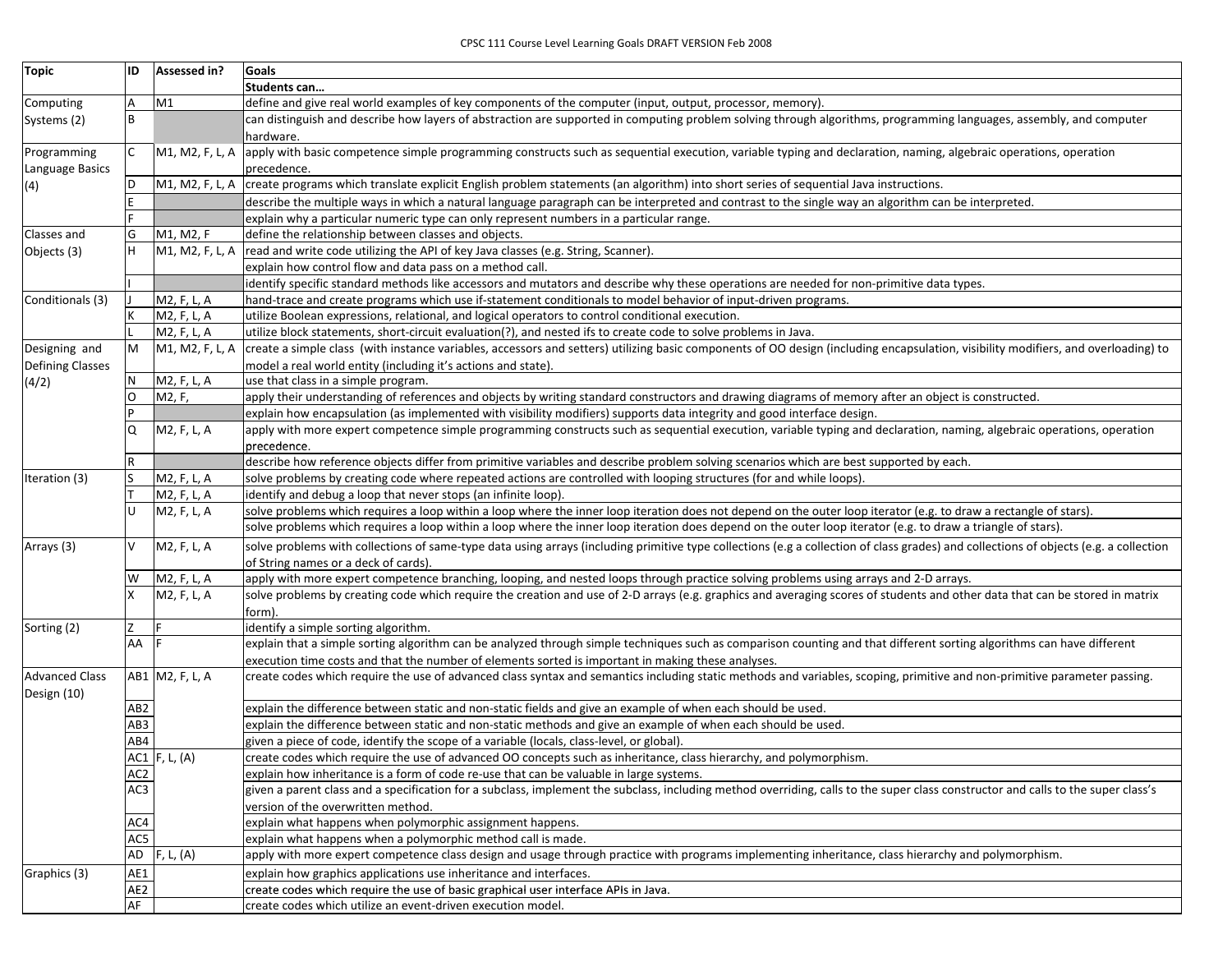| By the end of the<br>course, students<br>can   | 1. Apply the formal<br>systems we discussed to<br>model computational<br>systems (like programs and<br>circuits), including<br>reasoning about them,<br>proving relevant<br>properties, and<br>communicating about<br>them clearly and precisely<br>with fellow Computer<br>Scientists. Learn and apply<br>new formalisms,<br>specifically be able to<br>connect between features<br>and conclusions in the<br>formal and informal<br>(English language, sketch-<br>based, pseudo-code, etc.)<br>representations. | 2. Justify the<br>behaviour and<br>correctness of<br>some algorithms<br>(e.g. at the level of<br>selection sort and<br>recursive binary<br>searc or<br>quicksort), but<br>especially for<br>algorithms with<br>singly and doubly<br>nested loops in<br>order to prove<br>them correct or<br>bound their<br>running time. | 3. Translate easily among English<br>language, simple formal<br>representations (i.e., propositional<br>and shallowly nested predicate logic<br>statements), and closely related<br>equivalent formal representations (in<br>order to identify alternate methods<br>to solve or simplify a variety of<br>problems, such as writing<br>conditionals, as you work with them).<br>Write proofs for simple theorems by<br>translating the theorem into first-<br>order logic, decomposing the<br>statement into its components,<br>and then using the proof techniques<br>discussed in class (direct proofs,<br>indirect proofs by contrapositive,<br>indirect proofs by contradiction,<br>proofs by weak and strong<br>mathematical induction). | 4. Read a<br>proof, and<br>justify why<br>each step of<br>the proof is<br>correct. | 5. Create<br>regular<br>expressions<br>and DFAs to<br>solve<br>problems that<br>are important<br>to them in<br>programming. |
|------------------------------------------------|-------------------------------------------------------------------------------------------------------------------------------------------------------------------------------------------------------------------------------------------------------------------------------------------------------------------------------------------------------------------------------------------------------------------------------------------------------------------------------------------------------------------|--------------------------------------------------------------------------------------------------------------------------------------------------------------------------------------------------------------------------------------------------------------------------------------------------------------------------|----------------------------------------------------------------------------------------------------------------------------------------------------------------------------------------------------------------------------------------------------------------------------------------------------------------------------------------------------------------------------------------------------------------------------------------------------------------------------------------------------------------------------------------------------------------------------------------------------------------------------------------------------------------------------------------------------------------------------------------------|------------------------------------------------------------------------------------|-----------------------------------------------------------------------------------------------------------------------------|
| <b>Propositional Logic</b><br>and Circuits (3) | C                                                                                                                                                                                                                                                                                                                                                                                                                                                                                                                 |                                                                                                                                                                                                                                                                                                                          | A, B                                                                                                                                                                                                                                                                                                                                                                                                                                                                                                                                                                                                                                                                                                                                         |                                                                                    |                                                                                                                             |
| Proofs (4)                                     | (G)?                                                                                                                                                                                                                                                                                                                                                                                                                                                                                                              | (F)?                                                                                                                                                                                                                                                                                                                     | D, E, F                                                                                                                                                                                                                                                                                                                                                                                                                                                                                                                                                                                                                                                                                                                                      | G                                                                                  |                                                                                                                             |
| Arithmetic Circuits (2)                        | H, I                                                                                                                                                                                                                                                                                                                                                                                                                                                                                                              |                                                                                                                                                                                                                                                                                                                          |                                                                                                                                                                                                                                                                                                                                                                                                                                                                                                                                                                                                                                                                                                                                              |                                                                                    |                                                                                                                             |
| Sets and functions (2)                         |                                                                                                                                                                                                                                                                                                                                                                                                                                                                                                                   |                                                                                                                                                                                                                                                                                                                          | K                                                                                                                                                                                                                                                                                                                                                                                                                                                                                                                                                                                                                                                                                                                                            |                                                                                    |                                                                                                                             |
| Finite Automata (3)                            | L, M, N                                                                                                                                                                                                                                                                                                                                                                                                                                                                                                           |                                                                                                                                                                                                                                                                                                                          |                                                                                                                                                                                                                                                                                                                                                                                                                                                                                                                                                                                                                                                                                                                                              |                                                                                    | L, M                                                                                                                        |
| Induction (3)                                  |                                                                                                                                                                                                                                                                                                                                                                                                                                                                                                                   | O, P                                                                                                                                                                                                                                                                                                                     | $\mathsf O$                                                                                                                                                                                                                                                                                                                                                                                                                                                                                                                                                                                                                                                                                                                                  | Q                                                                                  |                                                                                                                             |
| Relations (1)                                  | R                                                                                                                                                                                                                                                                                                                                                                                                                                                                                                                 |                                                                                                                                                                                                                                                                                                                          | ${\sf R}$                                                                                                                                                                                                                                                                                                                                                                                                                                                                                                                                                                                                                                                                                                                                    |                                                                                    |                                                                                                                             |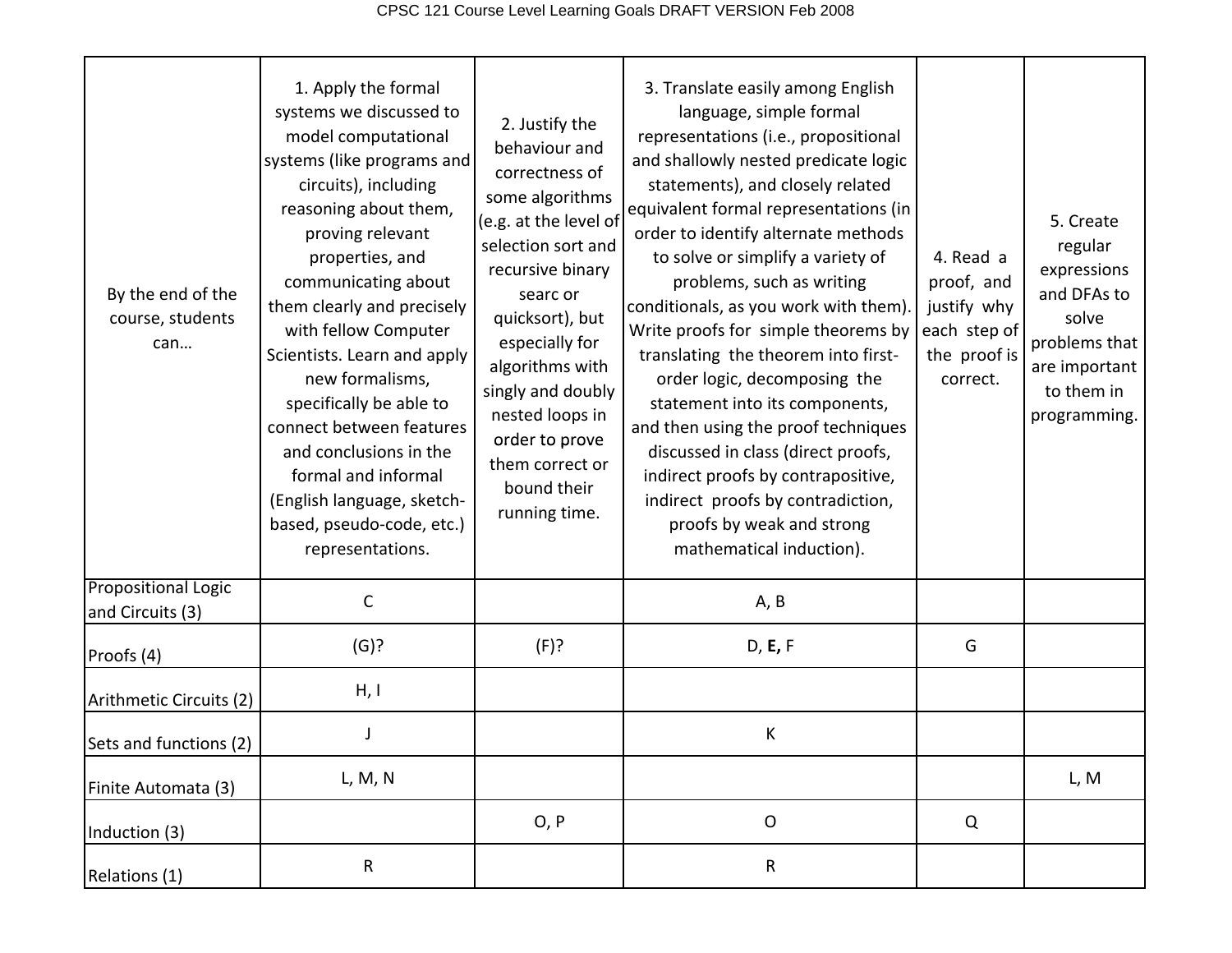| Topic            | ID | Assessed in?                       | <b>Learning Goals</b>                                                                                                                                                    |
|------------------|----|------------------------------------|--------------------------------------------------------------------------------------------------------------------------------------------------------------------------|
|                  |    |                                    | Students can                                                                                                                                                             |
| Propositional    | Α  | Implicitly assessed with B,        | express simple natural language statements using propositional logic.                                                                                                    |
| Logic and        |    | *should* be assessed on a quiz,    |                                                                                                                                                                          |
| Circuits         |    | assignment                         |                                                                                                                                                                          |
|                  |    | midterm (sometimes on a quiz,      | distinguish between statements that express the same information about the world versus statements that don't using logical equivalences.                                |
|                  |    | but too long)                      |                                                                                                                                                                          |
|                  |    | Lab(1-2), quiz or midterm,         | translate back and forth between propositional logic statement and circuits that assesses the truth or falsehood of those statements.                                    |
|                  |    | sometimes assignment               |                                                                                                                                                                          |
| Proofs           |    | F6a, midterm, assignments (with    | express natural language statements which require the use of predicate logic to describe, for example, the result of algorithms that use loops.                          |
|                  |    | variety of domains), quiz          |                                                                                                                                                                          |
|                  |    | Assignment, sometimes quiz         | make statements about the relationships between properties of various objects (e.g. every candidate got votes from at least three people in every province).             |
|                  |    |                                    |                                                                                                                                                                          |
|                  |    | F5, F6b, F7b, F9, quizzes,         | create simple direct and indirect proofs, to be able to prove the correctness of operations that can be performed in programs. As another example, supports the          |
|                  |    | assignments, midterm               | development of data type representations (e.g. rational numbers).                                                                                                        |
|                  |    | Not directly assessed (now one     | evaluate when a proof fails to satisfy as a communication between people - that is identify inaccuracies or missing steps in proofs.                                     |
|                  |    | on quiz and one assignment),       |                                                                                                                                                                          |
|                  |    | maybe occasionally on an           |                                                                                                                                                                          |
|                  |    | assignment. Suggestion, use the    |                                                                                                                                                                          |
|                  |    | web.                               |                                                                                                                                                                          |
| Arithmetic       |    | F1a, F1b, labs a lot, lightly on   | describe how the arithmetic operations of the computer break down into simpler logical operations as this is understanding one step of the layered structure of          |
| Circuits         |    | assignment                         | computers.                                                                                                                                                               |
|                  |    |                                    |                                                                                                                                                                          |
|                  |    | F1b?, F3a, F3b, F3c, lab,          | recognize why the numerical systems that we work with on computers behave the way they do, especially in cases where they break down such as floating point              |
|                  |    | breakdown not assessed             | representation being inaccurate, overflow, and limitations of integral numerical types (longs, ints, etc.).                                                              |
|                  |    | otherwise                          |                                                                                                                                                                          |
| Sets and         | J1 | F2a (simpler), F2b, F7a, F7b, not  | apply previously developed formalism to proofs about sets and functions as applied in Java collection classes and in databases.                                          |
| <b>Functions</b> | J2 | really the application to Java or  | give examples of function that have certain properties and vice versa (e.g. injective, surjective, bijective).                                                           |
|                  |    | Continue to do questions like D/E  | more precisely explain the meaning of quantified statements. (elaboration of D/E)                                                                                        |
|                  |    | and they understand better.        |                                                                                                                                                                          |
|                  |    | Assignments, quizzes               |                                                                                                                                                                          |
| Finite           |    | F11a, lab (adding a new one),      | model and solve real world problems such as control circuits (traffic lights), matching problems, validating input, and (in the abstract) modeling the capabilities of a |
| Automata         |    | assignment,                        | computer using real circuits/DFAs.                                                                                                                                       |
|                  | м  | F11b, assignment, quiz, lab        | Students can create regular expressions which produce DFAs to solve problems that are important to them in programming.                                                  |
| Induction        | O  | F8(not prog), F10b but easier, too | prove things about programs that the use loops and recursion.                                                                                                            |
|                  |    | hard to assess, not convinced      |                                                                                                                                                                          |
|                  |    | that we have a simple enough       |                                                                                                                                                                          |
|                  |    | problem that they can do. Save     |                                                                                                                                                                          |
|                  |    | for 221., assignment (a lot), quiz |                                                                                                                                                                          |
|                  |    |                                    |                                                                                                                                                                          |
|                  |    | F8(not prog)                       | justify the correctness of a reasonably complex recursive algorithm (like quicksort or mergesort). An example of O.                                                      |
|                  |    |                                    |                                                                                                                                                                          |
|                  | Q  | F8(not prog), F10a, talk a lot     | be able to list out the exhaustive steps from a proof that should prove that -- given a property that they want to prove and given any specific value to prove that      |
|                  |    | about in class, but not on         | property at.                                                                                                                                                             |
|                  |    | assignment, the application can    |                                                                                                                                                                          |
|                  |    | just be done mechanically (NOT     |                                                                                                                                                                          |
|                  |    | <b>ASSESSED BEFORE FINAL)</b>      |                                                                                                                                                                          |
| Relations        |    | Sometimes we get to it and         | prove that a relation is symmetric, transitive or reflexive.                                                                                                             |
|                  |    | sometimes we don't.                |                                                                                                                                                                          |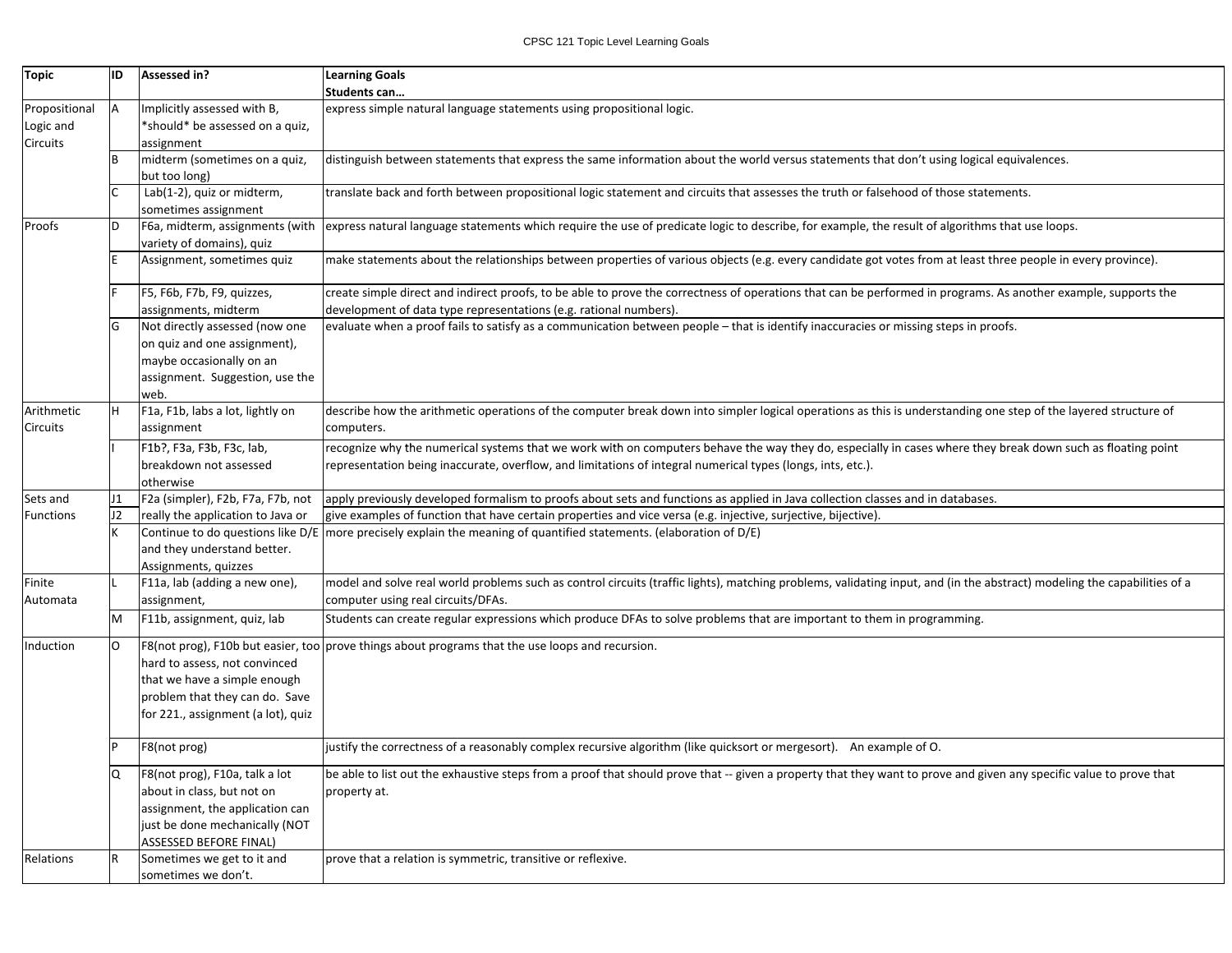| After this class<br>students can                | Move from personal software<br>development methodologies to<br>professional standards and<br>practices (e.g. create programs<br>that interact with their<br>environment (files etc.) and<br>human users according to<br>standard professional norms). | Given an API,<br>write code that<br>conforms to<br>the API to<br>perform a given<br>task. | Identify and evaluate<br>trade-offs in design and<br>implementation<br>decisions for systems<br>of an intermediate size. | Read and write<br>programs in<br>Java using<br>advanced<br>features | <b>Extend their</b><br>mental model of<br>computation<br>from that<br>developed in<br><b>CPSC111</b> | Work with an<br>existing codebase,<br>including reading<br>and understanding<br>given code, and<br>augment its<br>functionality.<br>[Happens only with<br>assignments] |
|-------------------------------------------------|-------------------------------------------------------------------------------------------------------------------------------------------------------------------------------------------------------------------------------------------------------|-------------------------------------------------------------------------------------------|--------------------------------------------------------------------------------------------------------------------------|---------------------------------------------------------------------|------------------------------------------------------------------------------------------------------|------------------------------------------------------------------------------------------------------------------------------------------------------------------------|
| <b>Programming by</b><br>contract               | A1, A2, A3, A4                                                                                                                                                                                                                                        |                                                                                           |                                                                                                                          |                                                                     |                                                                                                      |                                                                                                                                                                        |
|                                                 |                                                                                                                                                                                                                                                       |                                                                                           |                                                                                                                          |                                                                     |                                                                                                      |                                                                                                                                                                        |
| <b>Exception handling</b>                       | B1, B5                                                                                                                                                                                                                                                |                                                                                           | <b>B1, B6</b>                                                                                                            | B2, B3, B4, B5                                                      |                                                                                                      |                                                                                                                                                                        |
| Streams, I/O                                    | C <sub>3</sub>                                                                                                                                                                                                                                        |                                                                                           |                                                                                                                          | C <sub>2</sub> , C <sub>3</sub>                                     | C <sub>1</sub>                                                                                       |                                                                                                                                                                        |
| <b>Testing</b>                                  | D <sub>1</sub> , D <sub>2</sub> , D <sub>3</sub>                                                                                                                                                                                                      |                                                                                           |                                                                                                                          | D <sub>4</sub>                                                      |                                                                                                      |                                                                                                                                                                        |
| Software Design                                 | E2, E3, E4, E5, E6                                                                                                                                                                                                                                    |                                                                                           | E1, E7, E8, E10                                                                                                          | E <sub>9</sub>                                                      |                                                                                                      |                                                                                                                                                                        |
| <b>Java Collections</b><br>Framework            |                                                                                                                                                                                                                                                       | F3, F8, F11,<br>F15, F18, F19                                                             | F1, F2, F4, F12, F16,<br>F20                                                                                             | F3, F6, F7, F10,<br>F13, F17, F21                                   |                                                                                                      |                                                                                                                                                                        |
| <b>Graphical User</b><br>Interfaces             | G <sub>1</sub>                                                                                                                                                                                                                                        |                                                                                           | G <sub>1</sub>                                                                                                           | G2, G3, G5, G6                                                      | G <sub>4</sub>                                                                                       |                                                                                                                                                                        |
| Multi-threaded<br>programming                   |                                                                                                                                                                                                                                                       | H <sub>6</sub>                                                                            |                                                                                                                          | H4, H5, H6                                                          | H <sub>1</sub> , H <sub>2</sub> , H <sub>3</sub>                                                     |                                                                                                                                                                        |
| <b>Recursion</b>                                |                                                                                                                                                                                                                                                       |                                                                                           | 5                                                                                                                        | 11, 14, 16                                                          | 12, 13                                                                                               |                                                                                                                                                                        |
| <b>Implementing basic</b><br>collection classes |                                                                                                                                                                                                                                                       |                                                                                           |                                                                                                                          | J1, J2, J3                                                          |                                                                                                      |                                                                                                                                                                        |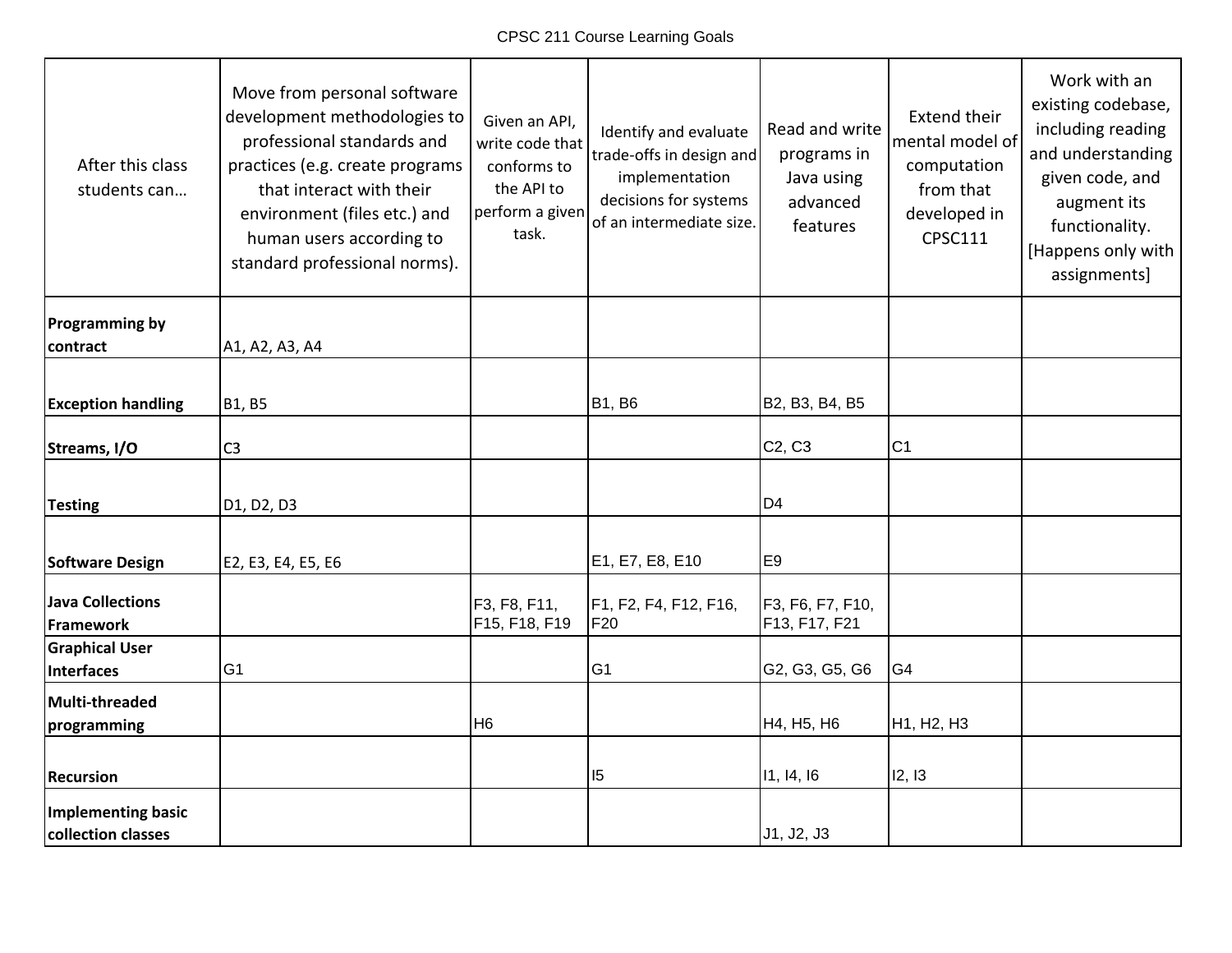## CPSC 211 Topic Learning Goals

|                       |                 | Assessed |                                                                                                                                   |
|-----------------------|-----------------|----------|-----------------------------------------------------------------------------------------------------------------------------------|
| Topic                 | ID              | in?      | Students can:                                                                                                                     |
| Programming           | A1              |          | write client code that adheres to the contract specified for a class using invariants, preconditions and postconditions           |
| by contract           | A2              |          | implement a class given a contract specified by invariants, preconditions and postconditions                                      |
|                       | A3              |          | describe the benefits of programming by contract for client and developer                                                         |
|                       | A4              |          | use assertions appropriately in code                                                                                              |
| <b>Exception</b>      | <b>B1</b>       |          | incorporate exception handling into the design of a method's contract                                                             |
| handling              | <b>B2</b>       |          | trace code that makes use of exception handling                                                                                   |
|                       | B <sub>3</sub>  |          | write code to throw, catch or propagate an exception                                                                              |
|                       | <b>B4</b>       |          | write code that uses a finally block                                                                                              |
|                       | <b>B5</b>       |          | write code to define a new exception class                                                                                        |
|                       | <b>B6</b>       |          | compare and contrast checked and unchecked exceptions                                                                             |
| Streams, I/O          | C1              |          | describe stream abstraction used in Java for byte and character input/output                                                      |
|                       | C <sub>2</sub>  |          | write programs that use streams to read and write data                                                                            |
|                       | C <sub>3</sub>  |          | incorporate data persistence in a program using Java's serialization mechanism                                                    |
| <b>Testing</b>        | D <sub>1</sub>  |          | compare and contrast blackbox and whitebox testing (at the level of what each type of testing provides)                           |
|                       | D <sub>2</sub>  |          | use blackbox testing with equivalence classes to test a method and from that a suite of test cases                                |
|                       | D <sub>3</sub>  |          | describe how unit testing is applied to a class (describe a hierarchy of tests that you could apply)                              |
|                       | D <sub>4</sub>  |          | write a suite of tests to apply unit testing to a class using JUnit (putting the above into practice with a particular tool)      |
| Software              | E1              |          | describe the basic design principles of low coupling and high cohesion                                                            |
| Design                | E <sub>2</sub>  |          | design a software system (expressed in UML) from a given specification that adheres to basic design principles (Ic and hc)        |
|                       | E <sub>3</sub>  |          | interpret UML class diagrams to identify relationships between classes                                                            |
|                       | E4              |          | draw a UML class diagram to represent the design of a software system                                                             |
|                       | E <sub>5</sub>  |          | describe the Liskov Substitution Principle                                                                                        |
|                       | E <sub>6</sub>  |          | explain whether or not a given design adheres to the LSP                                                                          |
|                       | E7              |          | incorporate inheritance into the design of software systems so that the LSP is respected                                          |
|                       | E8              |          | compare and contrast the use of inheritance and delegation                                                                        |
|                       | E9              |          | use delegation and interfaces to realize multiple inheritance in design (e.g. to support the implementation of multiple types)    |
|                       | E10             |          | identify elements of a given design that violate the basic design principles of low coupling, high cohesion, the LSP              |
| Java Collections F1   |                 |          | use big-O notation to categorize an algorithm as constant, linear, quadratic or logarithmic time                                  |
| Framework             | F <sub>2</sub>  |          | given two or more algorithms, rank them in terms of their time efficiency                                                         |
|                       | F <sub>3</sub>  |          | program to the generic List interface including read and use the List API (e.g. use Lists in ways similar to arrays)              |
|                       | F <sub>4</sub>  |          | compare and contrast ArrayList and LinkedList implementations of the List interface                                               |
|                       | F <sub>6</sub>  |          | compare and contrast assignment with various generic collections under specific subclass scenarios                                |
|                       | F7              |          | use wildcards appropriately in generic type parameters to enable assignment in sub and super class scenarios                      |
|                       | F <sub>8</sub>  |          | program to the generic Iterator and ListIterator interfaces including reading and using the APIs                                  |
|                       | F10             |          | read and write code that uses a for-each loop to iterate over a collection                                                        |
|                       | F11             |          | program to the generic Set and SortedSet interfaces inclduign read and use the API                                                |
|                       | F12             |          | compare and contrast the HashSet and TreeSet classes (benefits of using each, basic run time analysis)                            |
|                       |                 |          | design and implement a class in such a way that it can be used with the Java collections framework (overrides equals in HashCode, |
|                       | F13             |          | implement the generic Comparable and Comparator interfaces to account for multiple sorting criteria)                              |
|                       | F <sub>15</sub> |          | program to the generic Map and SortedMap interfaces by reading and using the API                                                  |
|                       | F16             |          | compare and contrast HashMap and TreeMap classes (benefits of using each, basic run time analysis)                                |
|                       | F17             |          | write code (solve problems) that uses the generic algorithms provided in the Collections class                                    |
|                       | F18             |          | program to the generic Queue interface                                                                                            |
|                       | F19             |          | program to the API of the generic Stack class                                                                                     |
|                       | F20             |          | identify (in words or through code) appropriate types for collections of data needed in a given software system                   |
|                       | F21             |          | write code that implements unidirectional, bidirectional, 1-1 and 1-many associations                                             |
| <b>Graphical User</b> | G <sub>1</sub>  |          | describe basic principles of good user interface design (user interface hall of shame)                                            |
| <b>Interfaces</b>     | G2              |          | use layout managers to produce a well designed GUI                                                                                |
|                       | G <sub>3</sub>  |          | write code to produce a well designed GUI that includes frames, panels, menus and buttons                                         |
|                       | G <sub>4</sub>  |          | describe the event driven model                                                                                                   |
|                       | G5              |          | describe and apply scoping rules that apply to the use of inner classes                                                           |
|                       | G6              |          | write code that uses inner classes (including anonymous inner classes) to handle events raised by GUI elements                    |
| Multi-threaded        | H1              |          | Describe the multi-threaded programming model including thread scheduler, thread priority, and time slices.                       |
| programming           | H <sub>2</sub>  |          | describe the various states that a Java thread can achieve and the events that lead to transition from one state to another       |
|                       | H <sub>3</sub>  |          | define the terms deadlock, race condition and critical section                                                                    |
|                       | H4              |          | identify possible legal traces of a multithreaded program                                                                         |
|                       | H <sub>5</sub>  |          | identify deadlock and race conditions in a multithreaded program                                                                  |
|                       | H <sub>6</sub>  |          | write a thread-safe class using Lock and Condition objects                                                                        |
|                       | 11              |          |                                                                                                                                   |
| <b>Recursion</b>      | 12              |          | trace code that uses recursion to determine what the code does<br>draw a recursion tree corresponding to a recursive method call  |
|                       |                 |          |                                                                                                                                   |
|                       | 13<br> 4        |          | draw a stack trace of code that uses single and multi-branch recursion                                                            |
|                       |                 |          | write recursive methods                                                                                                           |
|                       | 15              |          | compare and contrast iterative and recursive solutions to a problem                                                               |
|                       | 16              |          | replace a recursive implementation of a method with an iterative solution that uses a stack to model the run-time stack           |
| Implementing          | J1              |          | write code to perform search, insertion and removal operations on a singly or doubly linked list                                  |
| basic collection      | J2              |          | implement a class (e.g., list, stack or queue) that stores data in a linked list                                                  |
| classes               | J3              |          | implement a class (e.g., list, stack or queue) that stores data in an array                                                       |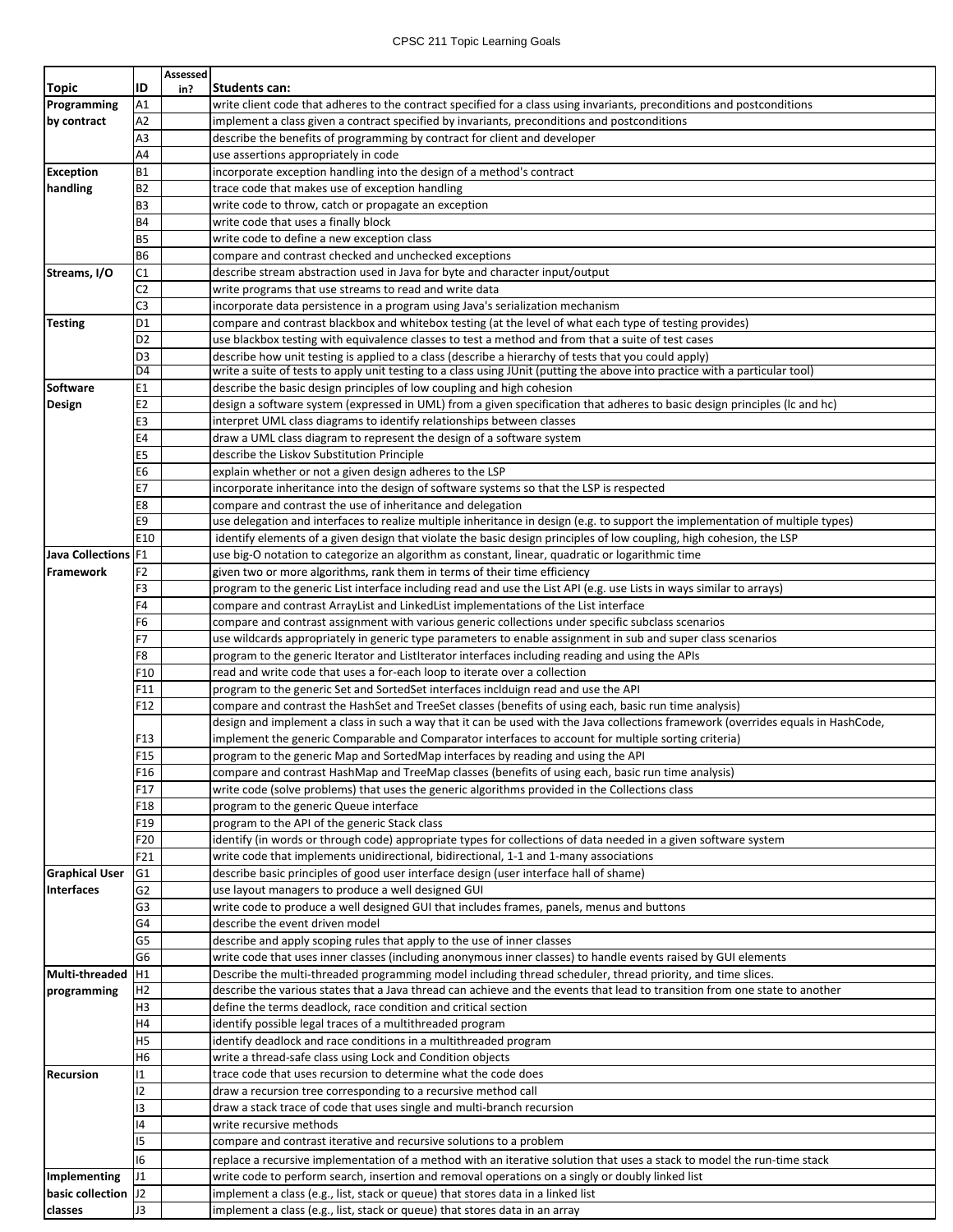| Understand how      |
|---------------------|
| computing           |
| systems work        |
| including           |
| networking.         |
|                     |
|                     |
|                     |
| B2, B3, B4, B5,     |
| <b>B7</b>           |
|                     |
|                     |
| E1, E2, E3, E5      |
|                     |
|                     |
| F4, F7              |
|                     |
| G <sub>1</sub>      |
| H1, H2, H3, H5,     |
| H <sub>8</sub>      |
| 1, 14               |
| J1, J2, J3, J4, J6, |
|                     |
|                     |
|                     |
| K5, K9              |
| A1<br><b>J9</b>     |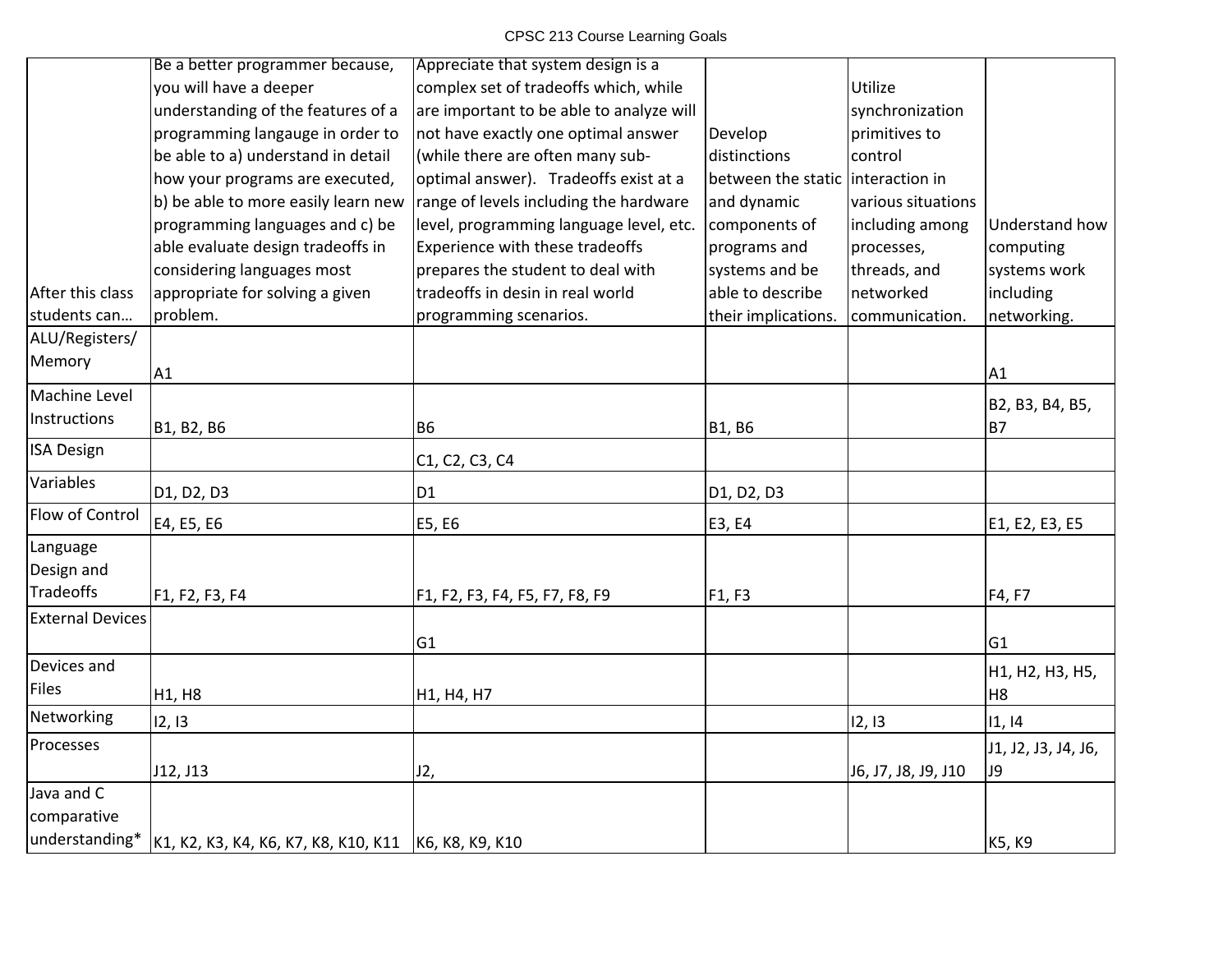| Topic              | ID             | <b>Learning Goals Students Can</b>                                                                                                                                                                    |
|--------------------|----------------|-------------------------------------------------------------------------------------------------------------------------------------------------------------------------------------------------------|
| ALU/Registers/ A1  |                | Describe a basic computer with basic components (ALU, Registers, Memory) and explain how instructions execute and data flows.                                                                         |
| Memory             |                |                                                                                                                                                                                                       |
| Machine Level      | B <sub>1</sub> | Trace execution of a simple C program and translate to a set of machine level instructions to emulate that C program                                                                                  |
|                    |                |                                                                                                                                                                                                       |
| Instructions       | <b>B2</b>      | ldentify and group Gold Assembly instructions based on their utility for programming(control flow of execution, access memory, arithmetic operations, etc.)                                           |
|                    | B <sub>3</sub> | Describe in what ways instructions and data are the same at the bit level.                                                                                                                            |
|                    | <b>B4</b>      | Translate a Gold Assembly instruction into machine representation (in bits)                                                                                                                           |
|                    | <b>B5</b>      | Decipher according to Gold Assembly language rules the various parts of an instruction (opcode, operands, etc) from the bit                                                                           |
|                    | B6             | Identify what information is available to an instruction statically and what must be calculated dynamically at run time. For example, instructions are created ahead of time and live in memory       |
|                    |                | and are static but that the data they access, including the memory addresses to be accessed may be only calculated or available at run time                                                           |
|                    | <b>B7</b>      | Recognize that subtracting a number from another involves taking the twos complement of the number and adding it. Be able to apply the principles of twos complement to be able to correctly          |
|                    |                | implement sign extension.*                                                                                                                                                                            |
| <b>ISA Design</b>  | C1             | Describe the minimal set of addressing modes needed for an instruction set to be complete.                                                                                                            |
|                    | C <sub>2</sub> | Compare and contrast various addressing modes (e.g. the limitations of not supporting a particular mode in an instruction set, why dynamically generated addressing is necessary).                    |
|                    |                |                                                                                                                                                                                                       |
|                    | C <sub>3</sub> | Compare and contrast the performance impact of addressing modes -- specifically be able to discuss the design trade offs in instruction size, memory versus register access, and direct versus        |
|                    |                | indirect addressing.                                                                                                                                                                                  |
|                    | C <sub>4</sub> | Evaluate tradeoffs in instruction set design. This involves discussion of minimalness, orthogonality, and simplicity, and performance. This should be done for pairs of instructions up to the poin   |
|                    |                | of evaluating the differences in CISC and RISC instruction sets.                                                                                                                                      |
| Variables          | D <sub>1</sub> | Describe the differences between dynamic and static variables in terms of what the compiler can do for each in creating assembly instructions.                                                        |
|                    | D <sub>2</sub> | Give examples of both dynamic and static variables in both Java and C                                                                                                                                 |
|                    | D <sub>3</sub> | State for different kinds of variables what information is statically known and what information is dynamically known.                                                                                |
| Flow of Control E1 |                | Keep track of program counter when code using control flow (jumps) is executed                                                                                                                        |
|                    | E <sub>2</sub> | Calculate jump targets based on the address of the program counter.                                                                                                                                   |
|                    | E <sub>3</sub> | Explain why conditional control flow (loops) is needed enable static programs to compute dynamically sized results.                                                                                   |
|                    | E4             | Compare and contrast scenarios which require static versus dynamic jump targets.                                                                                                                      |
|                    | E5             | Give C or Java code examples which require direct versus indirect jumps and vice versa                                                                                                                |
|                    | Е6             | Describe how performance can be affected by dynamic jumps (e.g. be able to show how you can use jump tables to make switch statements faster)                                                         |
|                    | F <sub>1</sub> | Explain why procedure return in C/Java must be dynamic - consider the case of a programming language whose procedure RETURN was a static jump                                                         |
| Language           | F <sub>2</sub> | Explain the consequences to programming if local variables were allocated statically                                                                                                                  |
| Design and         |                |                                                                                                                                                                                                       |
| Tradeoffs          | F <sub>3</sub> | Explain the consequences to programming of eliminating dynamically allocated local variables and/or dynamic return.                                                                                   |
|                    | F <sub>4</sub> | Explain the advantage of using the stack for local variables as opposed to just using the heap, including describing how the stack is not required (e.g. you can just have a heap - and that having   |
|                    |                | the stack is a design tradeoff).                                                                                                                                                                      |
|                    | F <sub>5</sub> | Show how procedure call implementation is different if you use the heap instead of the stack.                                                                                                         |
|                    | F <sub>6</sub> | [Understand advantage of maintaining a closure after a procedure returns and that this would require using the heap instead of the stack. Advanced students only                                      |
|                    | F7             | Show the machine instructions necessary to implement a procedure call and return and describe the format of the stack                                                                                 |
|                    | F8             | Explain why a procedure-calling convention exists and the design tradeoffs of having it implemented by the compiler and not imbedded in the instruction architecture alone                            |
|                    | F <sub>9</sub> | Explain how the independence of callers and callees complicates the planning of register usage (e.g. what values to store in register). For example, describe how storing all values in the caller is |
|                    |                | rarely optimal                                                                                                                                                                                        |
|                    | F10            | [Develop a heuristic that a compiler could use to determine when to use a callee-save register and alternatively when to use a caller-save register by giving examples in machine code that           |
|                    |                | benefit from each choice.]                                                                                                                                                                            |
| External           | G <sub>1</sub> | Explain what PIO and DMA are and how they differ and are similar to each other                                                                                                                        |
| Devices and        | H1             | Explain what disk drive characteristics contribute to how quickly information can be retrieved from disl                                                                                              |
| Files              | H2             | Calculate average disk access time                                                                                                                                                                    |
|                    | H <sub>3</sub> | Explain how sectors are identified (head, track sector)                                                                                                                                               |
|                    | H <sub>4</sub> | Explain and compare the tradeoffs disk scheduling algorithms make                                                                                                                                     |
|                    | H5             | Describe and draw pictures of the UNIX file system, basic building blocks and on disk data structures including blocks, inodes, and files                                                             |
|                    | H7             | Apply knowledge about disk performance characteristics to data layout on disk                                                                                                                         |
|                    | H <sub>8</sub> | Explain how failure of the OS impacts various structures in the file system - at various points of time of failure, depending on the status of the write in a file system. (this will likely be going |
|                    |                | away).                                                                                                                                                                                                |
| Networking         | $\mathsf{I}1$  | Compare and contrast the communication model for procedures on a single machine (the procedure call model) versus networked communication (these differences include: make a                          |
|                    |                | connection, transfer data, shut down the connection).                                                                                                                                                 |
|                    | 12             | Write a simple networked program (e.g. perhaps a very simple web server involving a client and server getting connected), including gaining familiarity with networking APIs.                         |
|                    |                |                                                                                                                                                                                                       |
|                    | 13             | Describe how networked communication follows an asynchronous communication model in which synchronization needs to be handled explicitly                                                              |
|                    | $\mathsf{I}4$  | Describe how sending a stream of data across a network involves chopping that stream into chunks, sending them independently, chunks can get lost, and that reliability issues arise and must         |
|                    |                | be dealt with. Describe the role that a protocol plays in abstracting these issues.                                                                                                                   |
|                    | 15             | [Protocol stack and layering (design, layers of abstraction)not covered in 213]                                                                                                                       |
| Processes          | J1             | Explain that there is a private address space for each process and that that hardware does the translation (via base-bounds).                                                                         |
|                    | J2             | Explain the design tradeoffs of why virtual addressing is needed and desirable and also the complicating and performance implications.                                                                |
|                    | J3             | Explain that processes are separate entities with their own address space and that if two processes access the same address location it's different and that this is an example of virtual memory.    |
|                    |                |                                                                                                                                                                                                       |
|                    | J4             | Describe a motivation for processes based on an example of why we need to move from asynchronous access to concurrent access with synchronization primitives                                          |
|                    | J5             | [Describe at a basic level the tradeoffs (via analysis with examples of round robin, the role of the kernel clock, pre-emption, interrupts) available for scheduling of processes.]                   |
|                    | J6             |                                                                                                                                                                                                       |
|                    | J7             | Trace though code with a producer/consumer relationship.                                                                                                                                              |
|                    |                | Use synchronization primitives to enable mutual exclusion access, e.g using semaphores to control access to a shared array.                                                                           |
|                    | J8             | Use synchronization primitives to enable signaling in producer/consumer structures                                                                                                                    |
|                    | J9             | Explain how threads and processes differ specifically with regards to shared memory                                                                                                                   |
|                    | J10            | Describe real world scenarios which require the use of concurrency via multi-threading                                                                                                                |
|                    | 111            | [Would like: Explain how processes converts asynchrony into concurrency by using synchronization primitives. Interrupts.                                                                              |
|                    | J12            | Compare and contrast the synchronization features that students already know from Java with the variations available in C and Unix                                                                    |
|                    | J13            | Compare and contrast the threading features that students already know from Java with the variations available in C and Unix                                                                          |
|                    | J14            | [Explain how when a program has more than one lock, that it introduces the possibility of deadlock. Give an example of a code that has the possibility of deadlocking and a different example         |
|                    |                | with live-locking. Explain the tradeoffs associated with different granularities of locking. Can explain the standard dining philosophers' problem. Priority inversion and techniques for dealing     |
|                    |                | with it?]                                                                                                                                                                                             |
| Java and C         | K1             | Write C code equivalent to known Java code (for the subset of C that is basically the same in both languages - primarily the imperative structures and primitive types                                |
| comparable         | K <sub>2</sub> | Describe how arrays are different in C and Java (C arrays are static and Java arrays are dynamic).                                                                                                    |
|                    | K3             | Use C syntax for pointers and compare that to reference variable use in Java.                                                                                                                         |
|                    | K4             | Describe the similarities and differences between C structs and Java objects and specifically how their features are addressed in assembly code                                                       |
|                    | K <sub>5</sub> | Do pointer arithmetic in C.                                                                                                                                                                           |
|                    | K6             | Describe that dynamic memory allocation is the same in C and Java but that type safety is different                                                                                                   |
|                    | K7             | Describe how memory reclamation is different and be able to write C programs that use memory reclamation                                                                                              |
|                    | K8             | Describe how garbage collectors only solve one of these two memory problems: dangling pointers and memory leaks (including being able to describe these two problems and give code                    |
|                    |                | examples which would create them).                                                                                                                                                                    |
|                    | K9             | Create a jump table to implement a C switch statement.                                                                                                                                                |
|                    | K10            | Describe why Java's polymorphism required indirect jumps and discuss the performance implications of that                                                                                             |
|                    |                | Read and understand basic C programs.                                                                                                                                                                 |
|                    |                |                                                                                                                                                                                                       |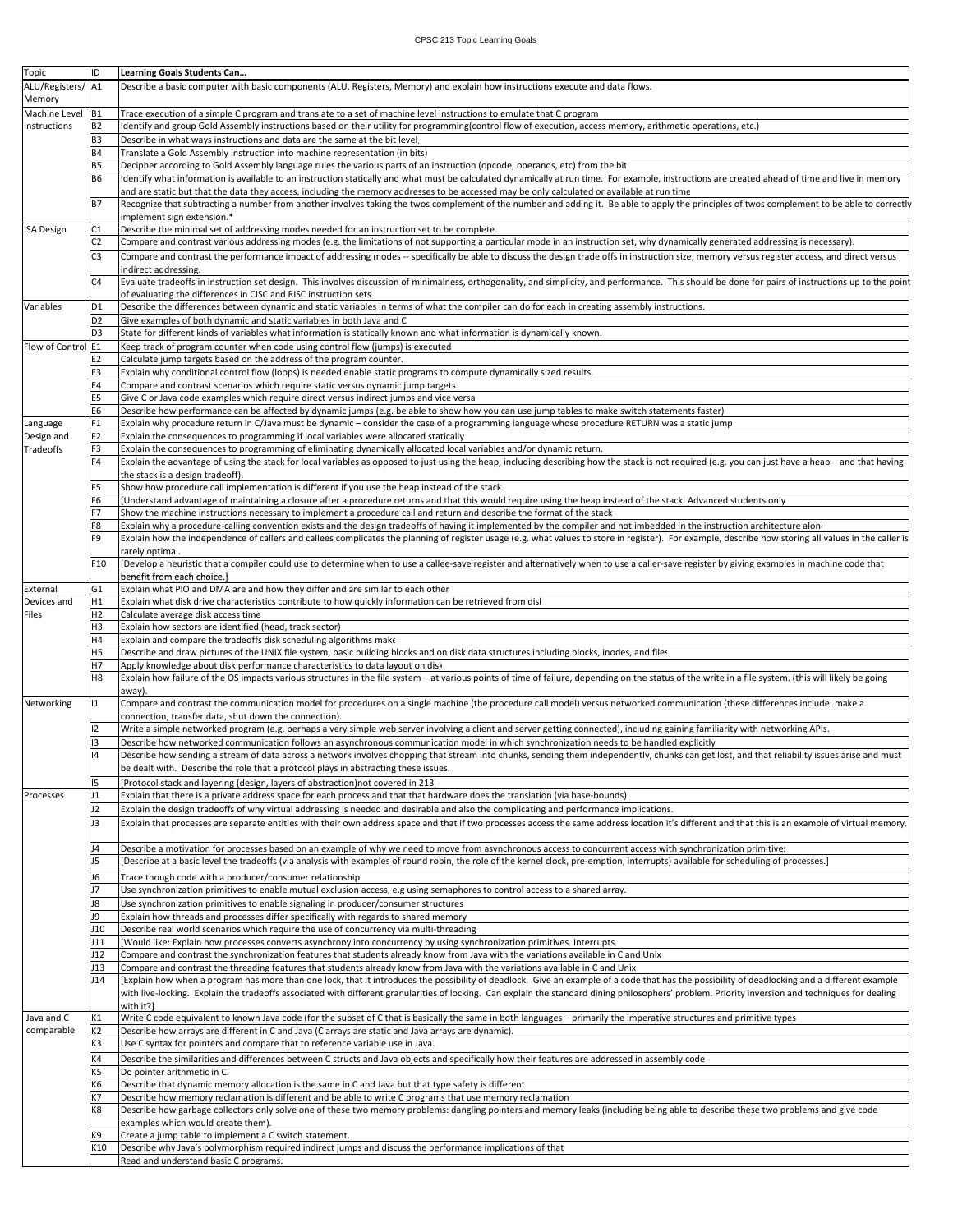| After this course students<br>can                                        | Analyze design tradeoffs and<br>constraints (e.g. through<br>space/time complexity analysis)<br>and make appropriate choices in<br>data structures and algorithms<br>when solving problems.<br>(Students care because a good<br>programmer may not be able to<br>do this, but a good computer<br>scientist does -- a good computer<br>scientist has broader design goals<br>(e.g. proof of correctness,<br>resource constraints,<br>performance and scalability<br>issues)). | Expand your programming language<br>repertoire with the addition of C++.<br>Through learning a new language,<br>gain experience in identifying and<br>exploiting high-level properties<br>across programming languages (as<br>opposed to language-specific<br>properties). For example, the use of<br>general data structures in multiple<br>languages, the commonalities of<br>dynamic memory allocation,<br>parameter passing conventions,<br>templates, etc.) | Gain an appreciation for the role<br>of mathematical formalisms<br>(such as discrete mathematics,<br>functions, sets, Big-O notation,<br>proofs, trees, graphs) in<br>expressing and solving problems<br>in computer science (e.g. link the<br>principles of loops, recursion,<br>and induction to establish<br>loop/program correctness). | Begin to form a clear conception<br>of the integration of the topics<br>seen previously (such as<br>introductory programming<br>techniques, recursion, etc) as the<br>greater science of computers. Be<br>able to recognize the bigger<br>picture and how the topics<br>learned in your courses so far<br>come together to serve computer<br>science at large; be able to justify<br>why you have learned the topics<br>you have learned so far. | Manipulate data<br>structures<br>algorithmically,<br>without a specific<br>implementation | Doesn't fit in<br>available<br>course goals |
|--------------------------------------------------------------------------|------------------------------------------------------------------------------------------------------------------------------------------------------------------------------------------------------------------------------------------------------------------------------------------------------------------------------------------------------------------------------------------------------------------------------------------------------------------------------|------------------------------------------------------------------------------------------------------------------------------------------------------------------------------------------------------------------------------------------------------------------------------------------------------------------------------------------------------------------------------------------------------------------------------------------------------------------|--------------------------------------------------------------------------------------------------------------------------------------------------------------------------------------------------------------------------------------------------------------------------------------------------------------------------------------------|--------------------------------------------------------------------------------------------------------------------------------------------------------------------------------------------------------------------------------------------------------------------------------------------------------------------------------------------------------------------------------------------------------------------------------------------------|-------------------------------------------------------------------------------------------|---------------------------------------------|
| Introduction and Motivation,                                             |                                                                                                                                                                                                                                                                                                                                                                                                                                                                              |                                                                                                                                                                                                                                                                                                                                                                                                                                                                  |                                                                                                                                                                                                                                                                                                                                            |                                                                                                                                                                                                                                                                                                                                                                                                                                                  |                                                                                           |                                             |
| Foundations                                                              | Α1                                                                                                                                                                                                                                                                                                                                                                                                                                                                           | A1                                                                                                                                                                                                                                                                                                                                                                                                                                                               |                                                                                                                                                                                                                                                                                                                                            | A1                                                                                                                                                                                                                                                                                                                                                                                                                                               |                                                                                           |                                             |
| C++ Programming                                                          | B <sub>3</sub>                                                                                                                                                                                                                                                                                                                                                                                                                                                               | B1, B2, B3                                                                                                                                                                                                                                                                                                                                                                                                                                                       |                                                                                                                                                                                                                                                                                                                                            | <b>B1,B2</b>                                                                                                                                                                                                                                                                                                                                                                                                                                     |                                                                                           |                                             |
| Review of Sets and Functions                                             | C7                                                                                                                                                                                                                                                                                                                                                                                                                                                                           |                                                                                                                                                                                                                                                                                                                                                                                                                                                                  | $\overline{C1,C3,C4}$ , $\overline{C5}$ , $\overline{C6}$ , $\overline{C7}$                                                                                                                                                                                                                                                                | C2, C4                                                                                                                                                                                                                                                                                                                                                                                                                                           |                                                                                           |                                             |
| Induction and Recursion                                                  | D3, D4, D7                                                                                                                                                                                                                                                                                                                                                                                                                                                                   | D4, D5, D6                                                                                                                                                                                                                                                                                                                                                                                                                                                       | D1,D2                                                                                                                                                                                                                                                                                                                                      | D2,D3                                                                                                                                                                                                                                                                                                                                                                                                                                            |                                                                                           |                                             |
| Loop Invariants                                                          |                                                                                                                                                                                                                                                                                                                                                                                                                                                                              |                                                                                                                                                                                                                                                                                                                                                                                                                                                                  | E1,E2                                                                                                                                                                                                                                                                                                                                      |                                                                                                                                                                                                                                                                                                                                                                                                                                                  |                                                                                           |                                             |
| Big-O, Big-Omega, Big-Theta                                              |                                                                                                                                                                                                                                                                                                                                                                                                                                                                              |                                                                                                                                                                                                                                                                                                                                                                                                                                                                  |                                                                                                                                                                                                                                                                                                                                            |                                                                                                                                                                                                                                                                                                                                                                                                                                                  |                                                                                           |                                             |
| Complexity                                                               | F1,F2,F7,F8,F9,F10                                                                                                                                                                                                                                                                                                                                                                                                                                                           | F5                                                                                                                                                                                                                                                                                                                                                                                                                                                               | F1,F2,F3,F4,F5,F6,F7                                                                                                                                                                                                                                                                                                                       |                                                                                                                                                                                                                                                                                                                                                                                                                                                  |                                                                                           |                                             |
| NP-Completeness ** (optional)                                            |                                                                                                                                                                                                                                                                                                                                                                                                                                                                              |                                                                                                                                                                                                                                                                                                                                                                                                                                                                  |                                                                                                                                                                                                                                                                                                                                            |                                                                                                                                                                                                                                                                                                                                                                                                                                                  |                                                                                           | G1, G3, G4                                  |
| Space Complexity                                                         | H1,H2,H3                                                                                                                                                                                                                                                                                                                                                                                                                                                                     |                                                                                                                                                                                                                                                                                                                                                                                                                                                                  |                                                                                                                                                                                                                                                                                                                                            | Η2                                                                                                                                                                                                                                                                                                                                                                                                                                               |                                                                                           |                                             |
| Memory Layout<br>Linked Lists (Including Stacks,                         |                                                                                                                                                                                                                                                                                                                                                                                                                                                                              | 11, 12, 13, 14                                                                                                                                                                                                                                                                                                                                                                                                                                                   |                                                                                                                                                                                                                                                                                                                                            | 11, 12, 13, 14                                                                                                                                                                                                                                                                                                                                                                                                                                   |                                                                                           |                                             |
| Queues, and Deques), Introduction                                        |                                                                                                                                                                                                                                                                                                                                                                                                                                                                              |                                                                                                                                                                                                                                                                                                                                                                                                                                                                  |                                                                                                                                                                                                                                                                                                                                            |                                                                                                                                                                                                                                                                                                                                                                                                                                                  |                                                                                           |                                             |
| to Pointers                                                              | J2,J4,J6                                                                                                                                                                                                                                                                                                                                                                                                                                                                     | J4,J5,J6                                                                                                                                                                                                                                                                                                                                                                                                                                                         |                                                                                                                                                                                                                                                                                                                                            |                                                                                                                                                                                                                                                                                                                                                                                                                                                  | J1, J8                                                                                    |                                             |
| Insertion Sort, Mergesort, Quicksort                                     |                                                                                                                                                                                                                                                                                                                                                                                                                                                                              |                                                                                                                                                                                                                                                                                                                                                                                                                                                                  |                                                                                                                                                                                                                                                                                                                                            |                                                                                                                                                                                                                                                                                                                                                                                                                                                  |                                                                                           |                                             |
|                                                                          | K1, K2, K3                                                                                                                                                                                                                                                                                                                                                                                                                                                                   |                                                                                                                                                                                                                                                                                                                                                                                                                                                                  |                                                                                                                                                                                                                                                                                                                                            |                                                                                                                                                                                                                                                                                                                                                                                                                                                  | K5                                                                                        |                                             |
| Introduction to Trees and Tree                                           |                                                                                                                                                                                                                                                                                                                                                                                                                                                                              |                                                                                                                                                                                                                                                                                                                                                                                                                                                                  |                                                                                                                                                                                                                                                                                                                                            |                                                                                                                                                                                                                                                                                                                                                                                                                                                  |                                                                                           |                                             |
| Traversal                                                                | L2, L4                                                                                                                                                                                                                                                                                                                                                                                                                                                                       | L3                                                                                                                                                                                                                                                                                                                                                                                                                                                               | L1, L3                                                                                                                                                                                                                                                                                                                                     |                                                                                                                                                                                                                                                                                                                                                                                                                                                  | L5                                                                                        |                                             |
| Priority Queues, Heaps, Heapsort                                         | M1, M3                                                                                                                                                                                                                                                                                                                                                                                                                                                                       |                                                                                                                                                                                                                                                                                                                                                                                                                                                                  |                                                                                                                                                                                                                                                                                                                                            |                                                                                                                                                                                                                                                                                                                                                                                                                                                  | M <sub>2</sub>                                                                            |                                             |
| Hashing                                                                  | N1, N2, N3, N4, N5                                                                                                                                                                                                                                                                                                                                                                                                                                                           | N6                                                                                                                                                                                                                                                                                                                                                                                                                                                               |                                                                                                                                                                                                                                                                                                                                            | N <sub>1</sub>                                                                                                                                                                                                                                                                                                                                                                                                                                   | N <sub>6</sub>                                                                            |                                             |
| B+ Trees                                                                 | 01,04,05,06,07                                                                                                                                                                                                                                                                                                                                                                                                                                                               |                                                                                                                                                                                                                                                                                                                                                                                                                                                                  | O <sub>3</sub>                                                                                                                                                                                                                                                                                                                             | 04,06                                                                                                                                                                                                                                                                                                                                                                                                                                            | O <sub>2</sub>                                                                            |                                             |
| Counting: Product Rule, Sum Rule,<br>Inclusion-Exclusion, Tree Diagrams, |                                                                                                                                                                                                                                                                                                                                                                                                                                                                              |                                                                                                                                                                                                                                                                                                                                                                                                                                                                  |                                                                                                                                                                                                                                                                                                                                            |                                                                                                                                                                                                                                                                                                                                                                                                                                                  |                                                                                           |                                             |
| Combinations, Permutations                                               |                                                                                                                                                                                                                                                                                                                                                                                                                                                                              |                                                                                                                                                                                                                                                                                                                                                                                                                                                                  | P1,P2,P3                                                                                                                                                                                                                                                                                                                                   |                                                                                                                                                                                                                                                                                                                                                                                                                                                  |                                                                                           |                                             |
| Binomial Theorem, Combinatorial                                          |                                                                                                                                                                                                                                                                                                                                                                                                                                                                              |                                                                                                                                                                                                                                                                                                                                                                                                                                                                  |                                                                                                                                                                                                                                                                                                                                            |                                                                                                                                                                                                                                                                                                                                                                                                                                                  |                                                                                           |                                             |
| Identities                                                               |                                                                                                                                                                                                                                                                                                                                                                                                                                                                              |                                                                                                                                                                                                                                                                                                                                                                                                                                                                  | Q1,Q2                                                                                                                                                                                                                                                                                                                                      |                                                                                                                                                                                                                                                                                                                                                                                                                                                  |                                                                                           | Q <sub>2</sub>                              |
| <b>Binomial Distribution and Basic</b><br>Probability (new)              |                                                                                                                                                                                                                                                                                                                                                                                                                                                                              |                                                                                                                                                                                                                                                                                                                                                                                                                                                                  | R <sub>1</sub> ,R <sub>3</sub>                                                                                                                                                                                                                                                                                                             |                                                                                                                                                                                                                                                                                                                                                                                                                                                  |                                                                                           | R2,R3                                       |
| Pigeonhole Principle                                                     |                                                                                                                                                                                                                                                                                                                                                                                                                                                                              |                                                                                                                                                                                                                                                                                                                                                                                                                                                                  | S <sub>1</sub>                                                                                                                                                                                                                                                                                                                             | S <sub>1</sub>                                                                                                                                                                                                                                                                                                                                                                                                                                   |                                                                                           |                                             |
| Graph Theory: Introduction and                                           |                                                                                                                                                                                                                                                                                                                                                                                                                                                                              |                                                                                                                                                                                                                                                                                                                                                                                                                                                                  |                                                                                                                                                                                                                                                                                                                                            |                                                                                                                                                                                                                                                                                                                                                                                                                                                  |                                                                                           |                                             |
| Terminology                                                              |                                                                                                                                                                                                                                                                                                                                                                                                                                                                              |                                                                                                                                                                                                                                                                                                                                                                                                                                                                  | T1,T2                                                                                                                                                                                                                                                                                                                                      |                                                                                                                                                                                                                                                                                                                                                                                                                                                  |                                                                                           |                                             |
| Graph Representation,                                                    |                                                                                                                                                                                                                                                                                                                                                                                                                                                                              |                                                                                                                                                                                                                                                                                                                                                                                                                                                                  |                                                                                                                                                                                                                                                                                                                                            |                                                                                                                                                                                                                                                                                                                                                                                                                                                  |                                                                                           |                                             |
| Isomorphism, Graph Connectivity                                          |                                                                                                                                                                                                                                                                                                                                                                                                                                                                              |                                                                                                                                                                                                                                                                                                                                                                                                                                                                  | U1, U2 **, U3                                                                                                                                                                                                                                                                                                                              |                                                                                                                                                                                                                                                                                                                                                                                                                                                  |                                                                                           |                                             |
| Euler/Hamilton Paths/Cycles**                                            |                                                                                                                                                                                                                                                                                                                                                                                                                                                                              |                                                                                                                                                                                                                                                                                                                                                                                                                                                                  | V1.V2                                                                                                                                                                                                                                                                                                                                      |                                                                                                                                                                                                                                                                                                                                                                                                                                                  |                                                                                           |                                             |
| <b>Graph Traversals</b>                                                  | W1                                                                                                                                                                                                                                                                                                                                                                                                                                                                           |                                                                                                                                                                                                                                                                                                                                                                                                                                                                  | W <sub>2</sub>                                                                                                                                                                                                                                                                                                                             |                                                                                                                                                                                                                                                                                                                                                                                                                                                  |                                                                                           |                                             |
| Planar Graphs**                                                          |                                                                                                                                                                                                                                                                                                                                                                                                                                                                              |                                                                                                                                                                                                                                                                                                                                                                                                                                                                  | X1, X2, X3                                                                                                                                                                                                                                                                                                                                 |                                                                                                                                                                                                                                                                                                                                                                                                                                                  |                                                                                           |                                             |